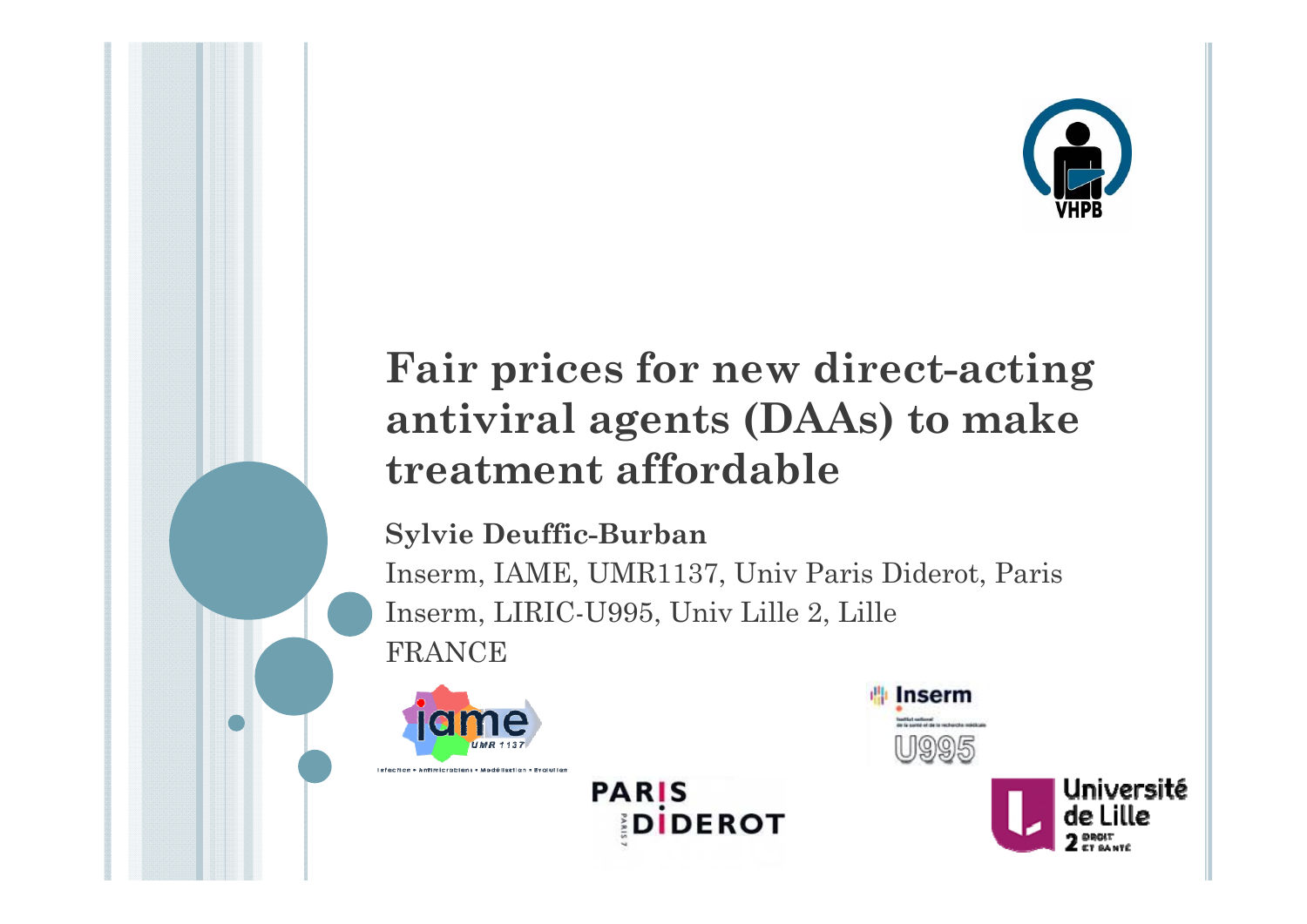# NEW HCV TREATMENT PARADIGM

- Past IFN-based therapies
	- Suboptimal cure rates
	- High toxicity
	- Treatment monitoring required
	- Prolonged duration of treatment
- New all-oral IFN-free therapies
	- Higher cure rate
	- Fewer side effects
	- Less on-treatment monitoring
	- Shorter duration of treatment

No medical reasons to withhold therapy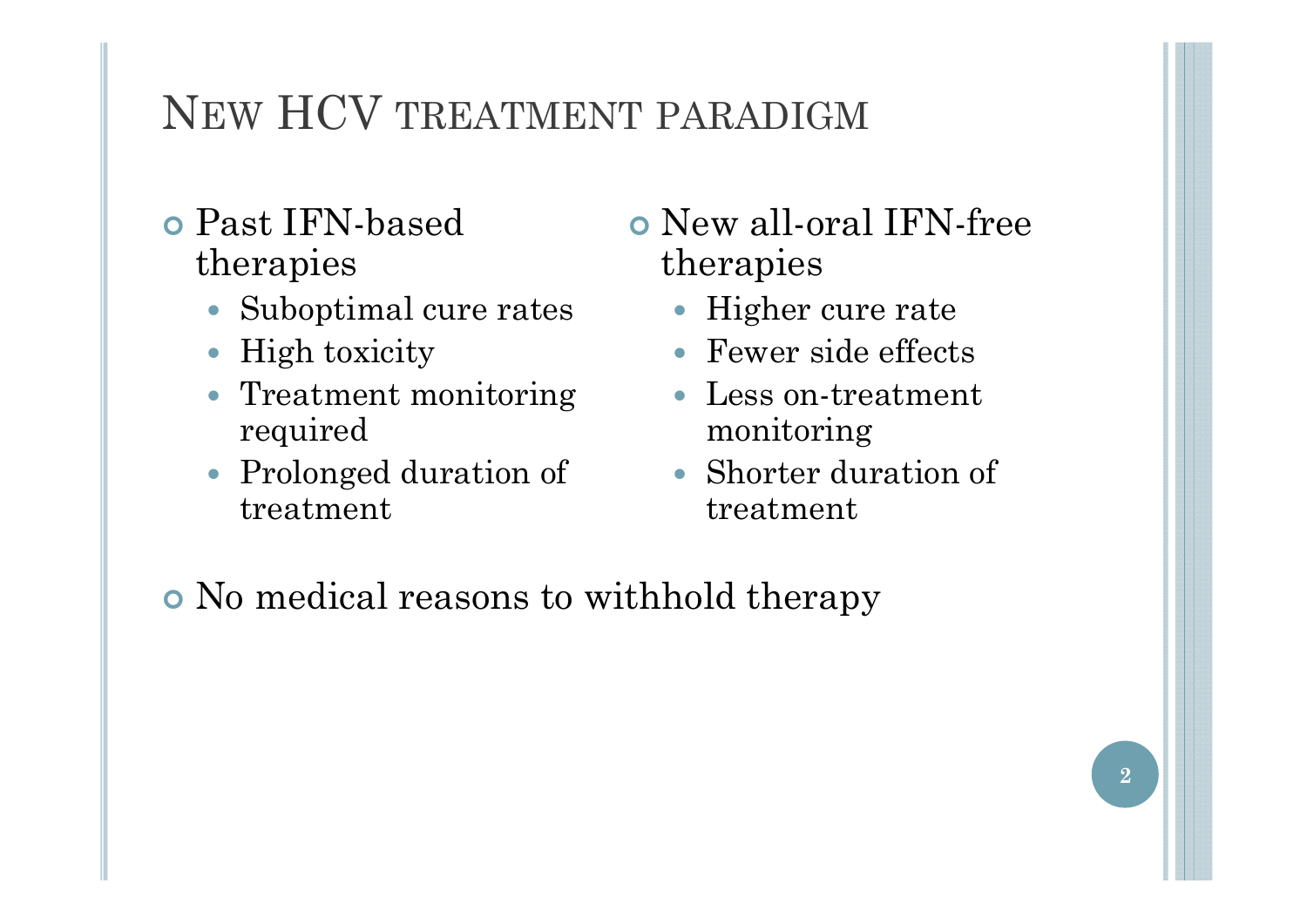# NEW HCV TREATMENT PARADIGM

- Past IFN-based therapies
	- Suboptimal cure rates
	- High toxicity
	- Treatment monitoring required
	- Prolonged duration of treatment
- New all-oral IFN-free therapies
	- Higher cure rate
	- Fewer side effects
	- Less on-treatment monitoring
	- Shorter duration of treatment

No medical reasons to withhold therapy

New therapies are expensive whereas available resources are limited

**3**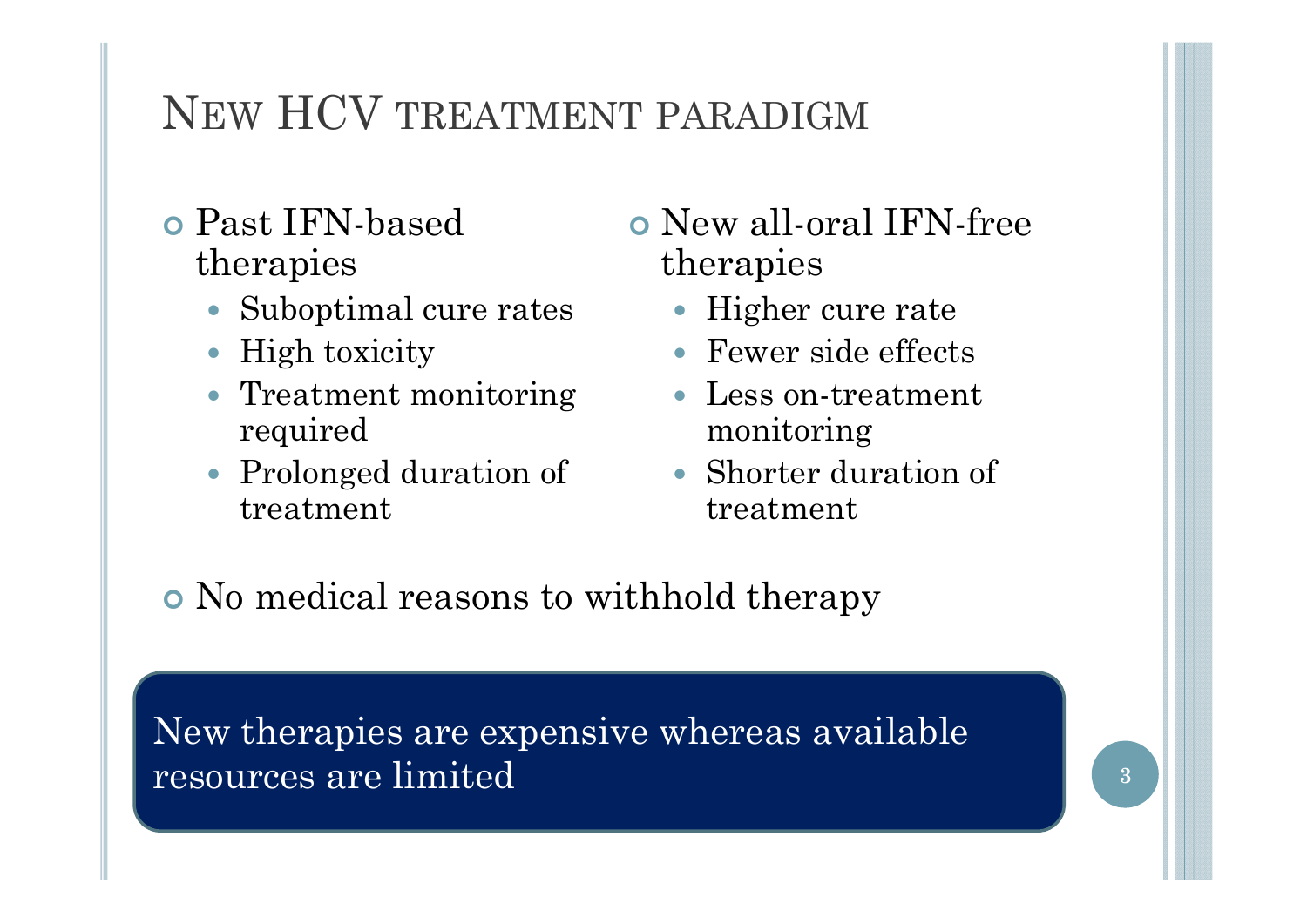COST CONTAINMENT

Increased medical costs *vs*. Limited resources



#### **Medico-economic evaluation**

To evaluate the optimal conditions of resources use and optimize the use of available resources

**4**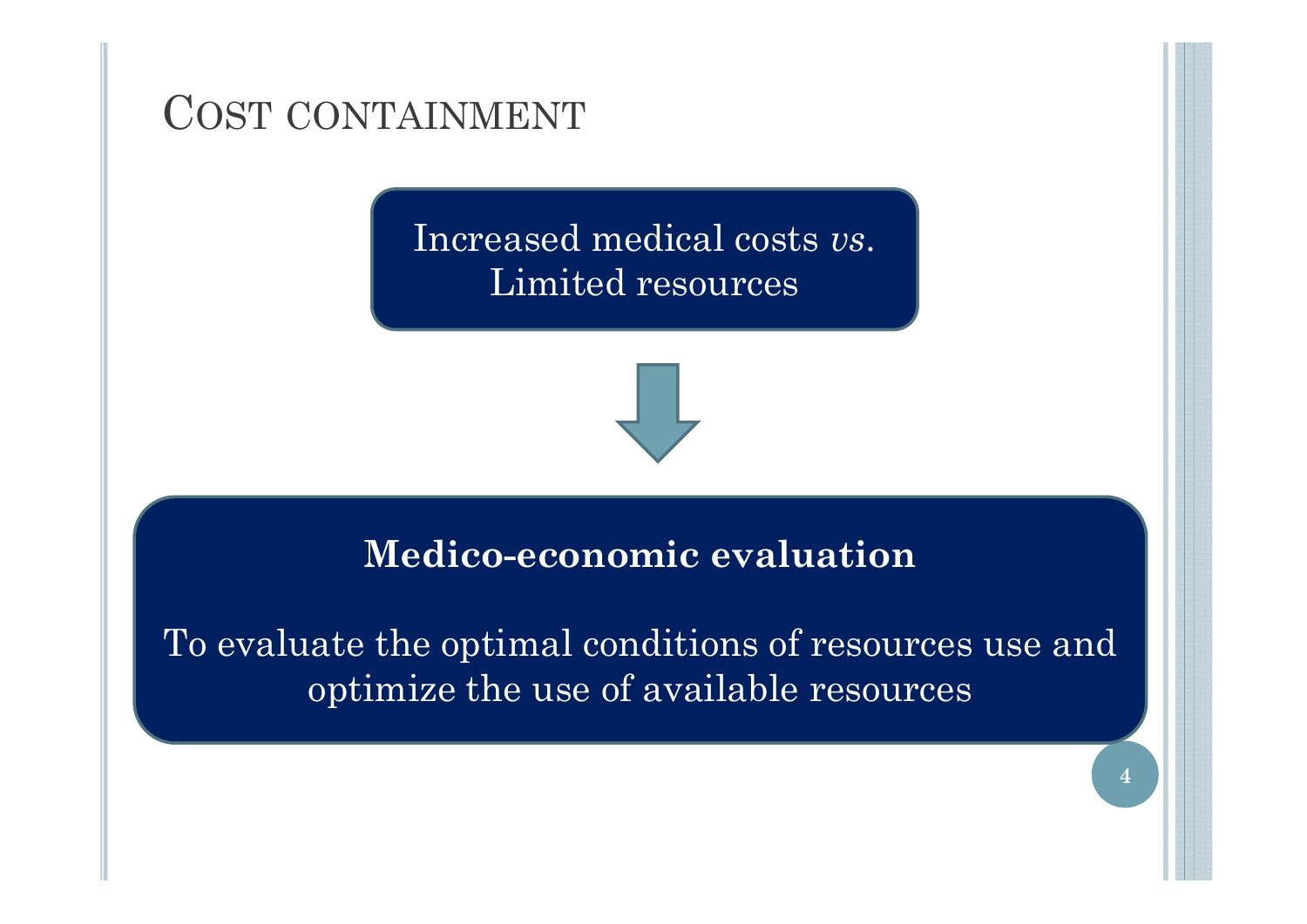## MEDICO-ECONOMIC EVALUATION

- To provide more than a simple evaluation of individual benefit for each patient, by providing the decision maker an evaluation of the service to the community
- To assist in choosing from among competing alternatives, not only policy makers, but also developers of evidence-based clinical guidelines, public health officials, health-care providers and other decision makers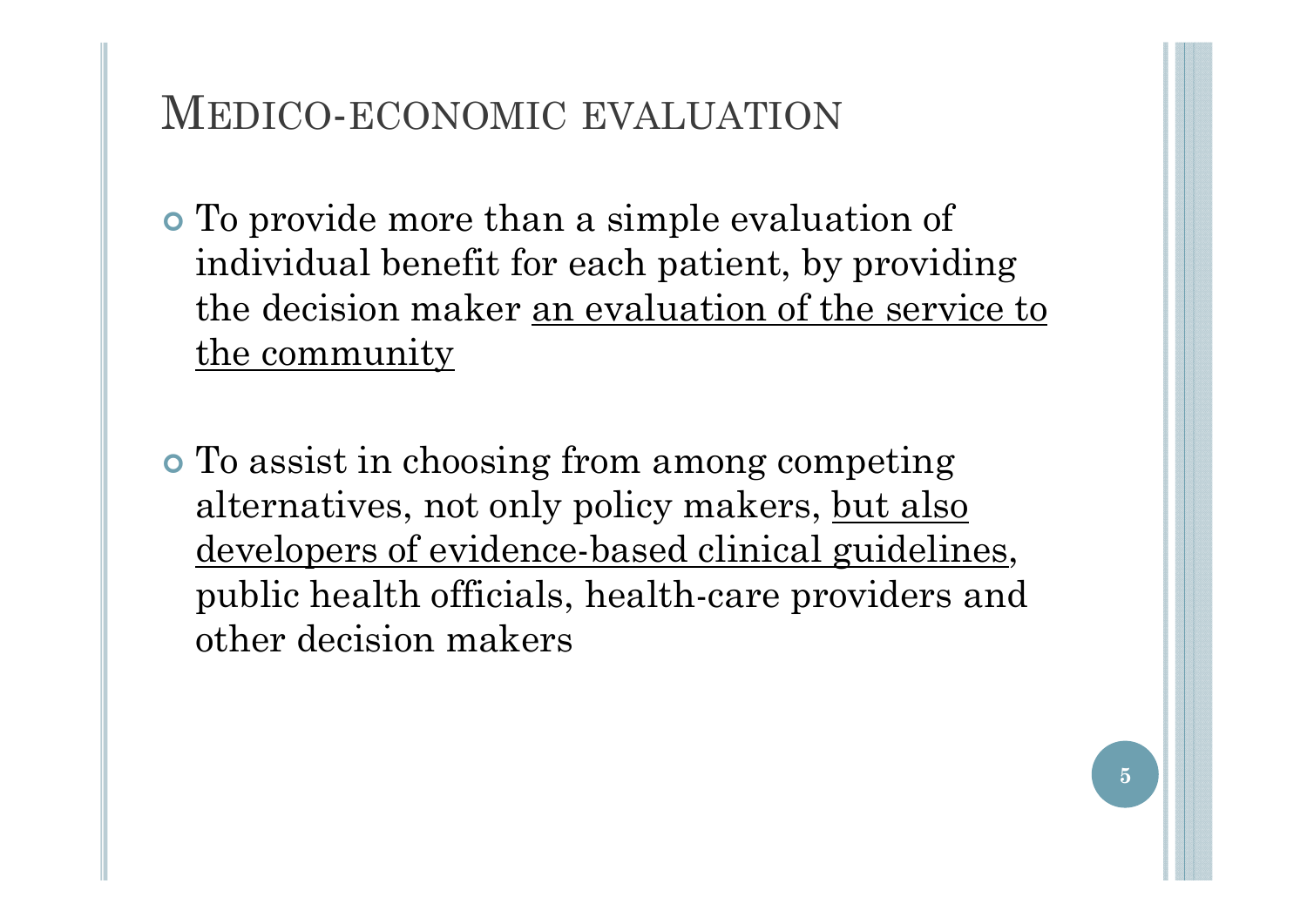## MEDICO-ECONOMIC EVALUATION

Long-term evaluation = Cost-effectiveness analysis

- To estimate the additional value to society of a new intervention relative to the current ones
- To understand, prioritize and optimize the use of health care services
- Short-term evaluation = Budgetary impact analysis
	- To forecast the impact of new drugs/technologies on health care budgets
	- « Cost-effective doesn't mean cheap »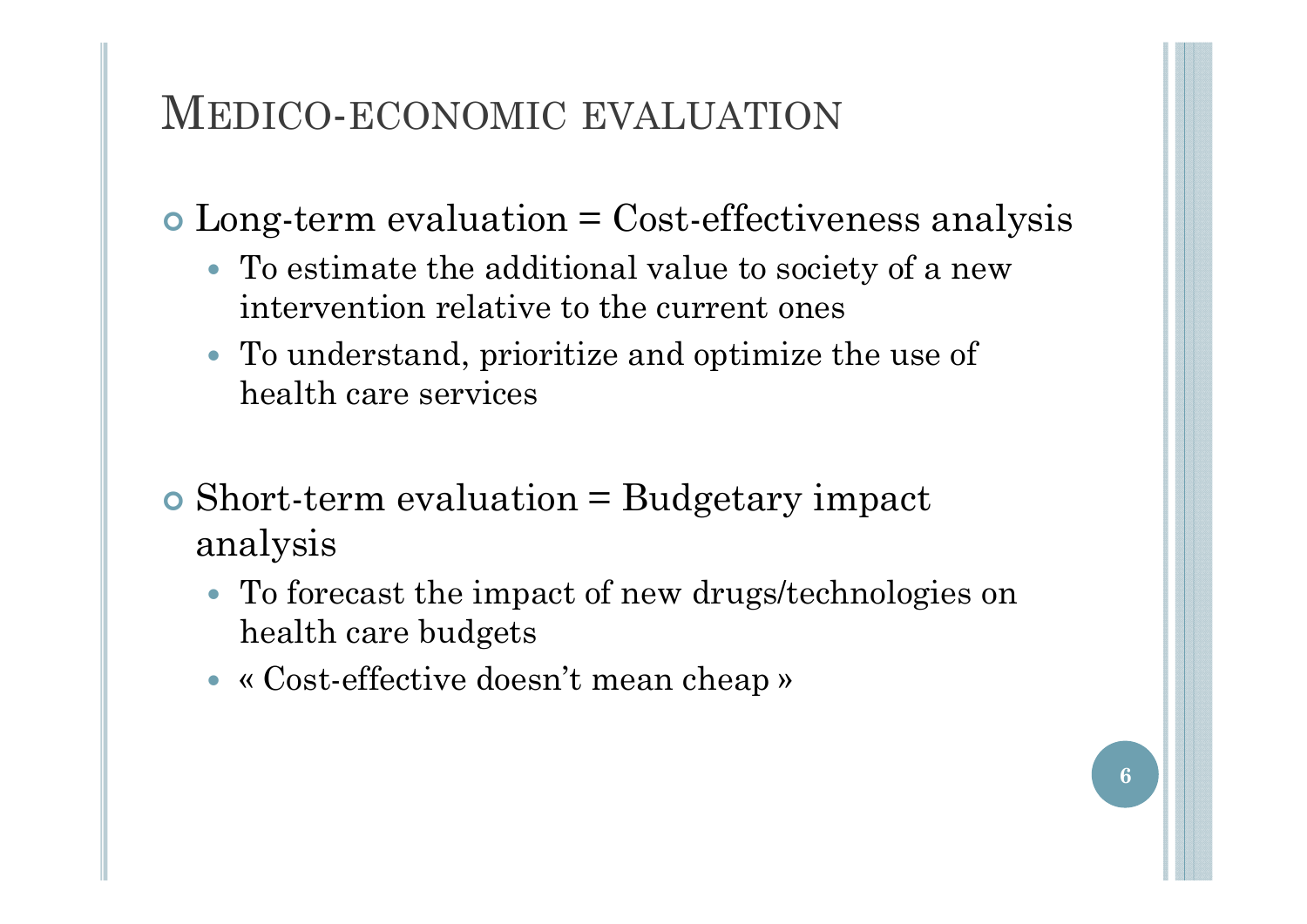# LONG-TERM EVALUATION: CE ANALYSIS

## Two questions for any strategy

- Is it effective?
- Is it cost-effective?

(If it's not effective, it's not cost-effective…)

#### Two outcomes

- Cost (Dollars, Euros…)
- 0 Effectiveness (life years=LY, quality adjusted life years = QALY…)
- More effective intervention is most-often more expensive
- Cost-effectiveness ratio = ICER
	- ∆ Cost / ∆ Effectiveness
	- Value of resources spent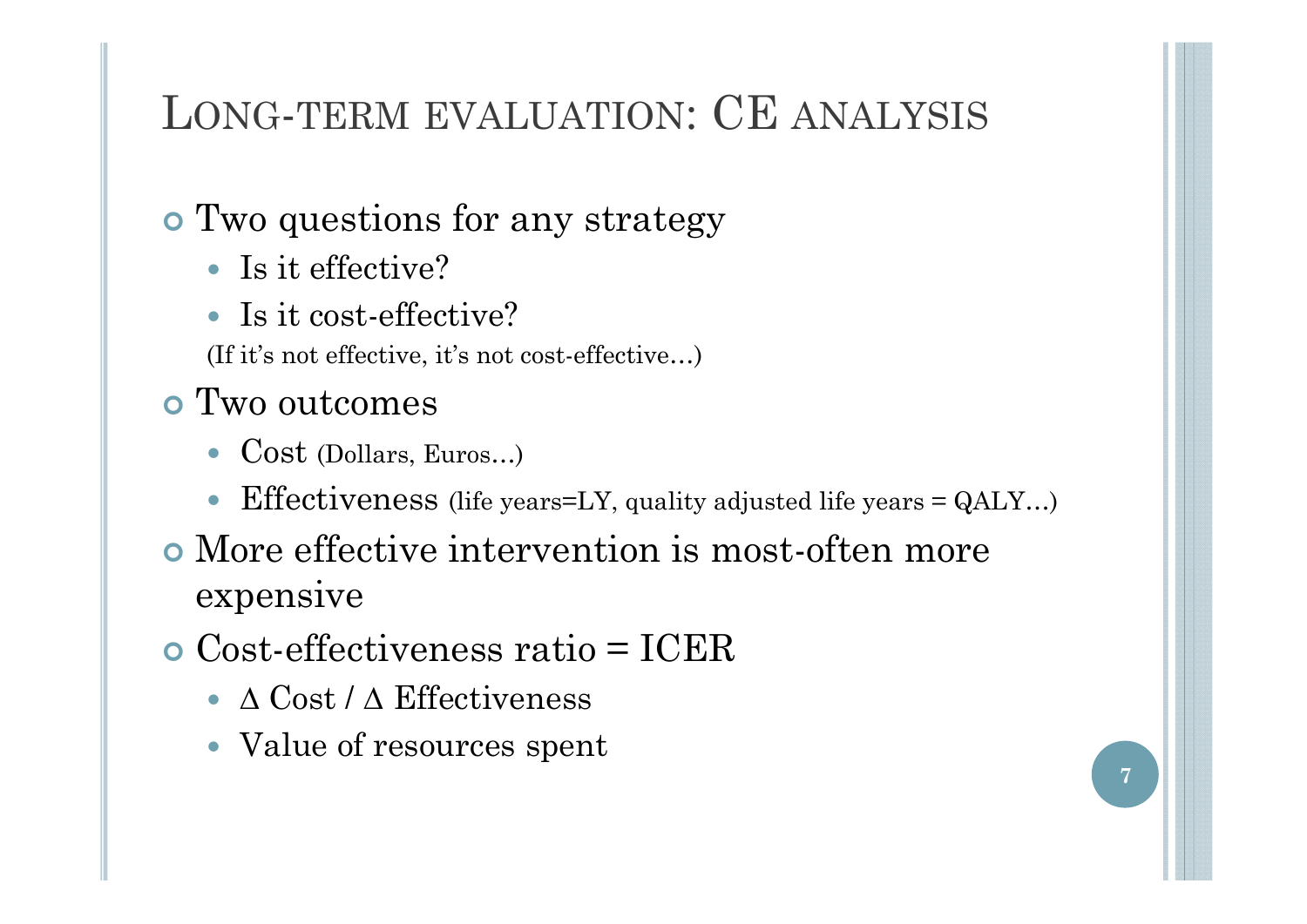# LONG-TERM EVALUATION: CE ANALYSIS

## Two questions for any strategy

- Is it effective?
- Is it cost-effective?

(If it's not effective, it's not cost-effective…)

#### Two outcomes

- Cost (Dollars, Euros…)
- $\bullet$ Effectiveness (life years=LY, quality adjusted life years = QALY…)
- More effective intervention is most-often more expensive

Cost-effectiveness ratio = ICER

Is the additional benefit worth the additional  $\mathrm{cost?}$ 

**8**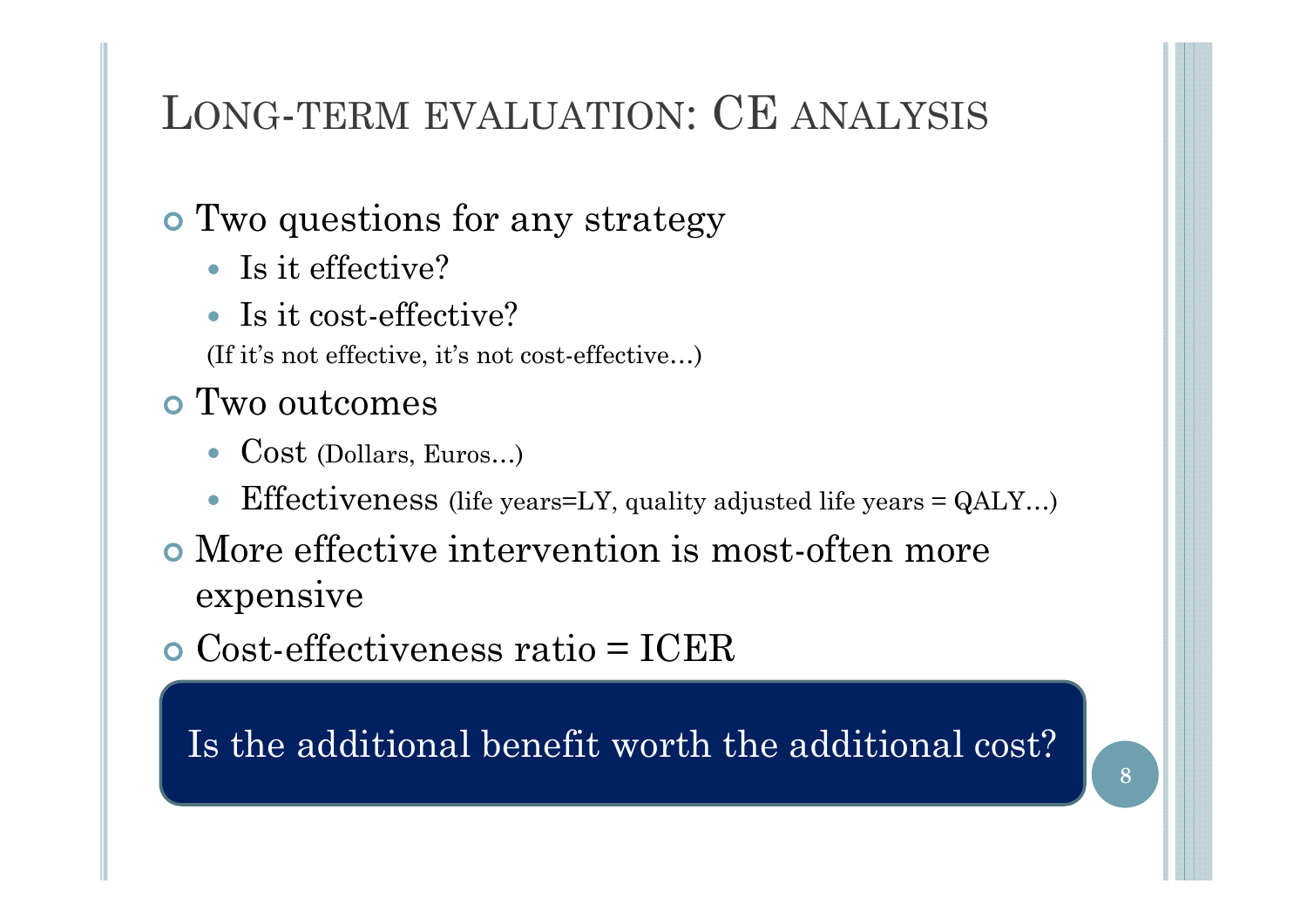# WHAT ARE WE WILLING TO PAY?

## NICE (UK)

- $\bullet$  20,000-30,000 £/LY, QALY
- Sweden
	- Informal, according to the severity of the disease
		- $\bullet$  Moderate  $\approx 50,\!000$ /LY or QALY
		- $\circ$  Severe  $\approx 100,\!000$ /LY or QALY
- France, Belgium, Germany
	- No thereshold
	- Efficiency frontier in Germany
- The Commission on Macroeconomics and Health (WHO)
	- CE ratios  $\leq 3 \times$  GDP/capita = "cost-effective"
	- $\bullet$ CE ratios  $\leq$  GDP/capita = "very cost-effective"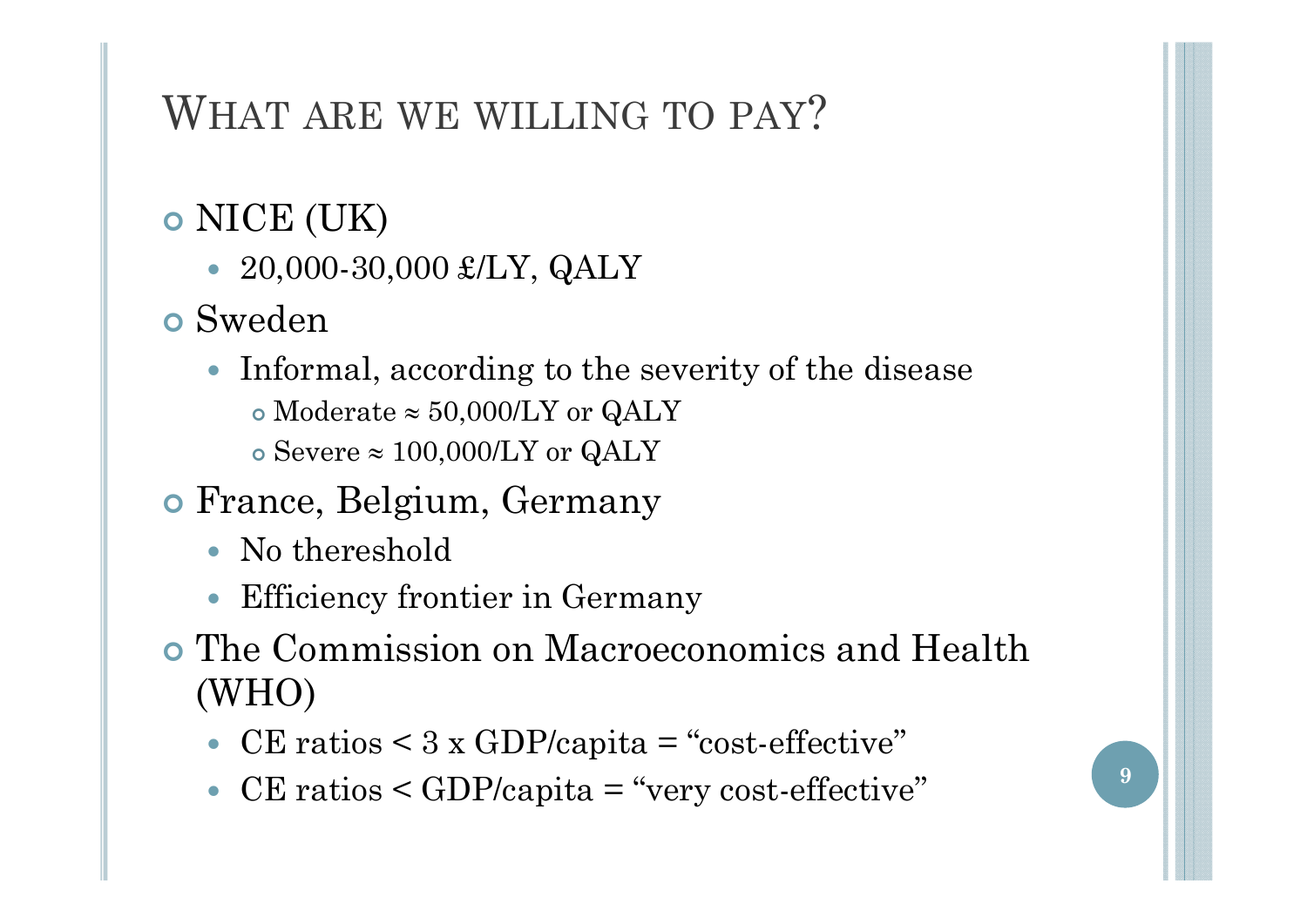- Sofosbuvir-based regimens vs. SOC in United States
	- Chhatwal et al, 2015
		- \$55,400 per qaly gained
		- Selected groups: \$9,700 / qaly gained in G1-treatment naive patients with cirrhosis to \$410,500 / qaly gained in G3 treatment-experienced patients without cirrhosis
	- 0 Najafzadeh et al, 2015
		- IFN-based new regimens compared to SOC
			- G1: \$21,528 / qaly gained
			- G2: \$110,168 / qaly gained
			- G3: dominated
		- IFN-free regimens compared to SOC
			- G1: \$12,825 (sof-ldv) to \$71,445 (sof-smv) / qaly gained
			- G2: \$691,574 (sof-dcv) / qaly gained
			- G3: \$73,236 (sof-ldv-rbv) to \$396,229 (sof-dcv) / qaly gained **<sup>10</sup>**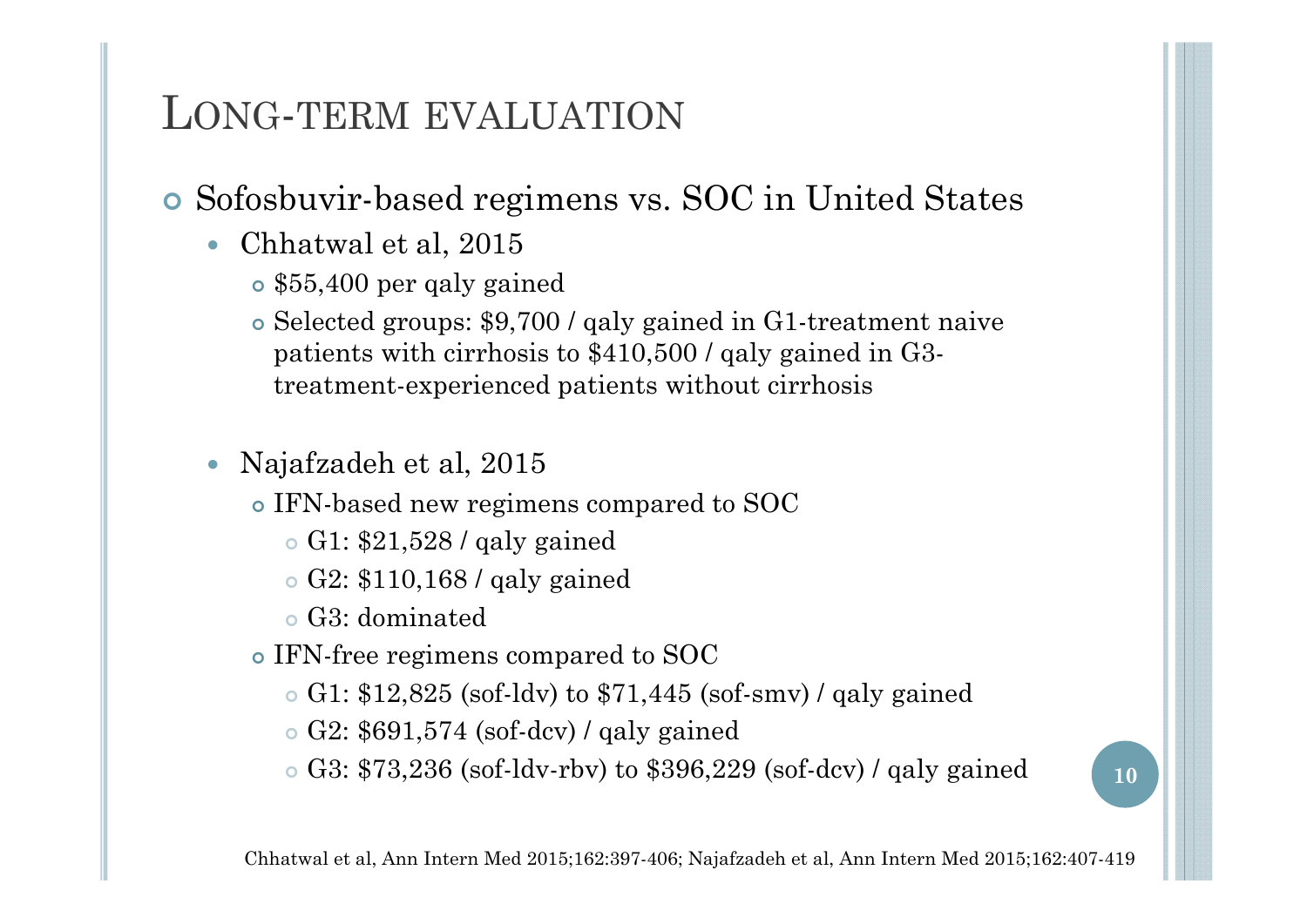#### Sofosbuvir-based regimens vs. SOC in United States

- Chhatwal et al , 2015
	- \$55,400 per qaly gained
	- Selected groups: \$9,700 / qaly gained in G1-treatment naive patiants with circhosis to \$410,500 / raly gained in G3-

#### per treated patients in selected groups Substantial public health benefits at a reasonable cost

- <mark>∪ u1. φ41,040 / yaly gaineu</mark>
- G2: \$110,168 / qaly gained
- G3: dominated
- IFN-free regimens compared to SOC
	- G1: \$12,825 (sof-ldv) to \$71,445 (sof-smv) / qaly gained
	- G2: \$691,574 (sof-dcv) / qaly gained
	- G3: \$73,236 (sof-ldv-rbv) to \$396,229 (sof-dcv) / qaly gained **<sup>11</sup>**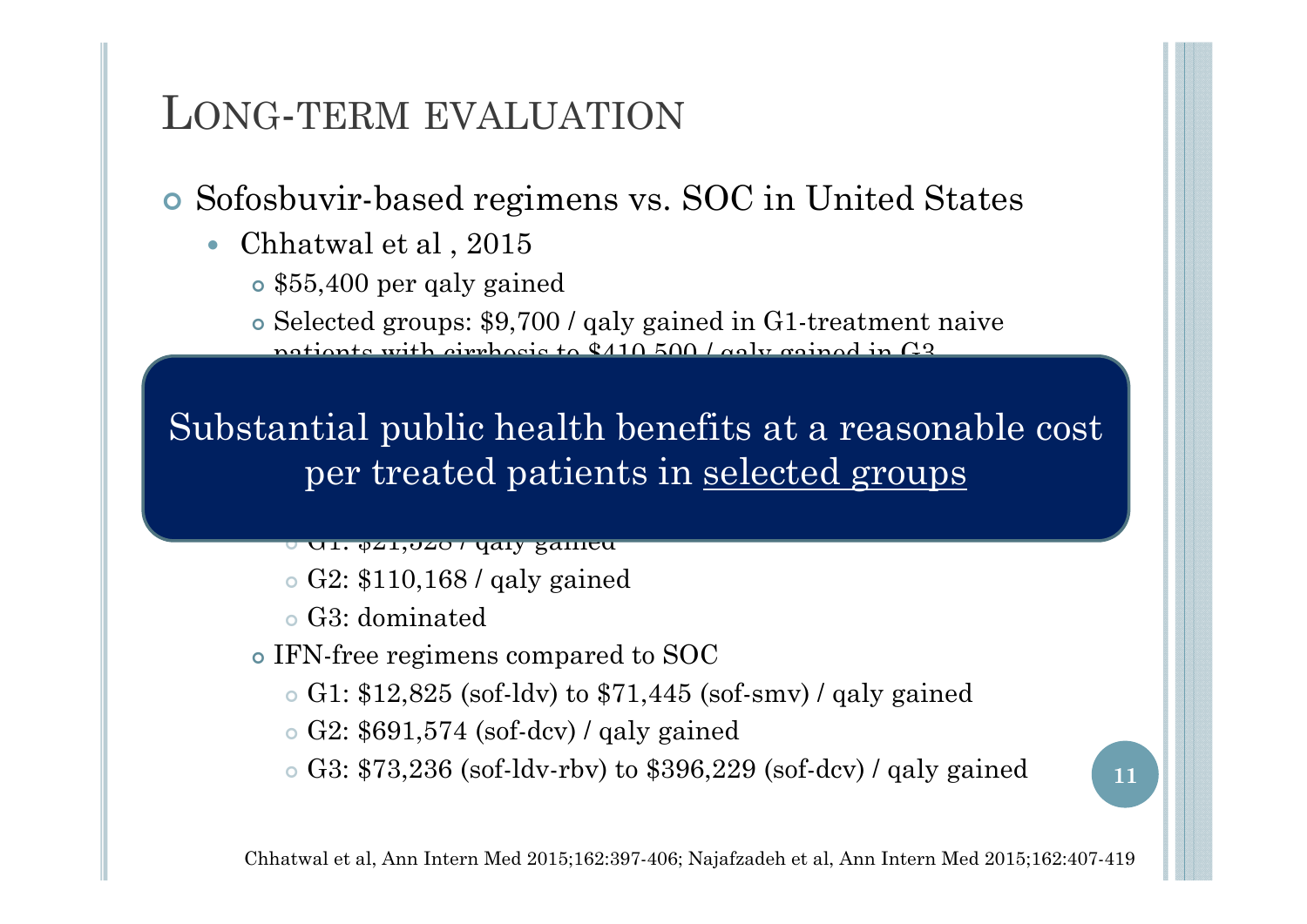**o** Sensitive to the stage of fibrosis at treatment initiation



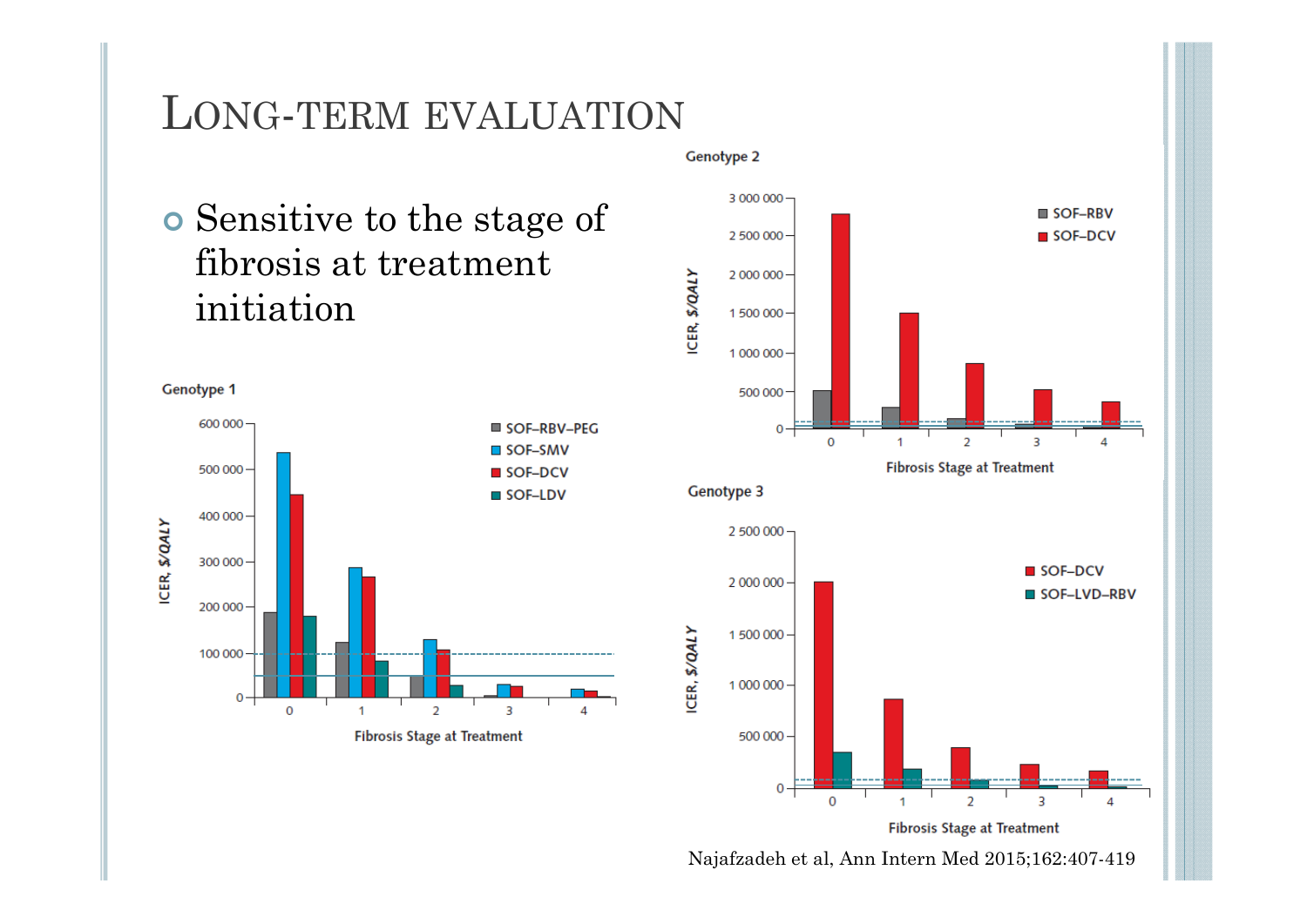





Najafzadeh et al, Ann Intern Med 2015;162:407-419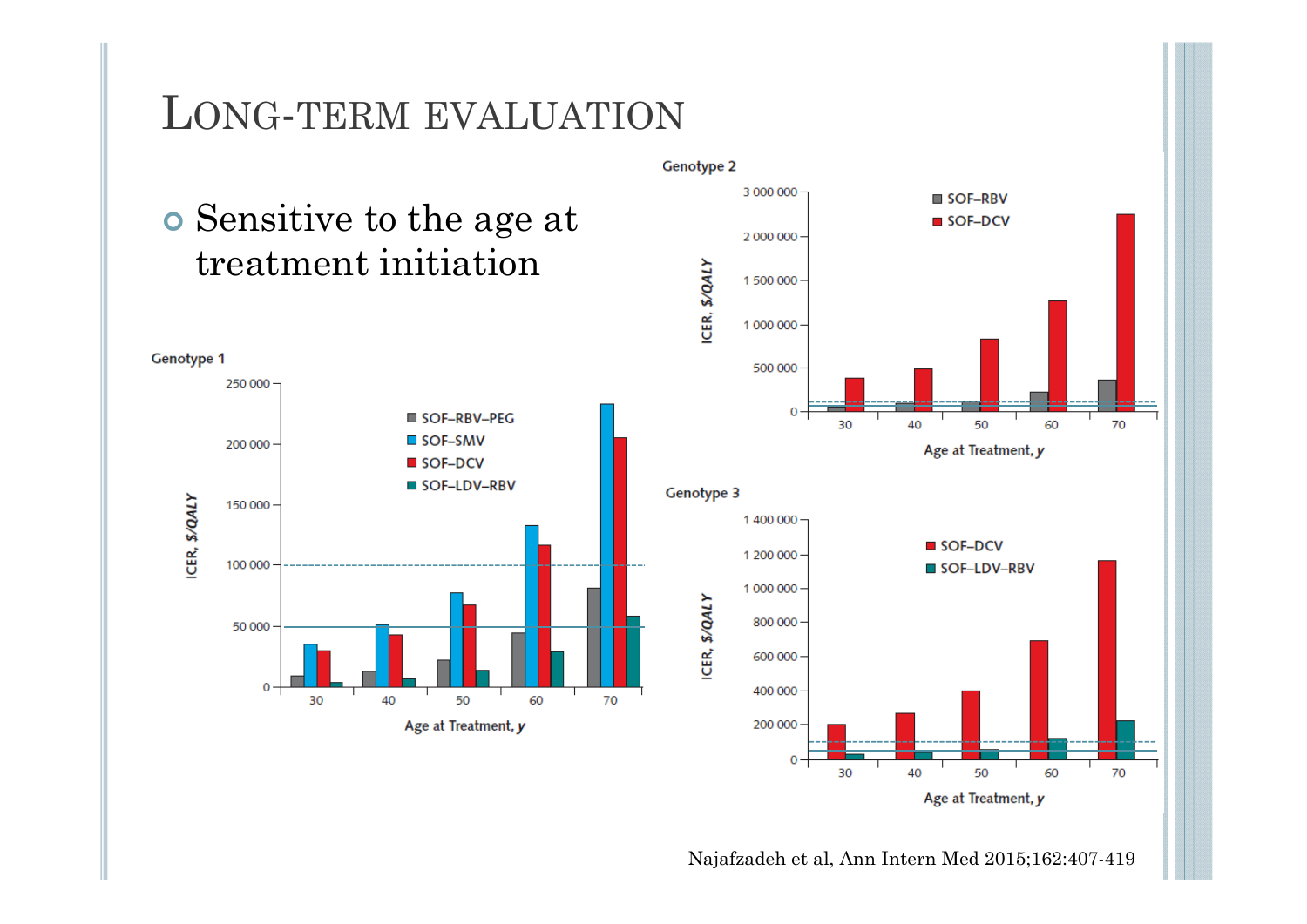Sensitive to stage of fibrosis, age and gender



ICERs were higher for men because of their higher background mortality. ICER = incremental cost-effectiveness ratio; QALY = quality-adjusted life-year.

Chhatwal et al, Ann Intern Med 2015;162:397-406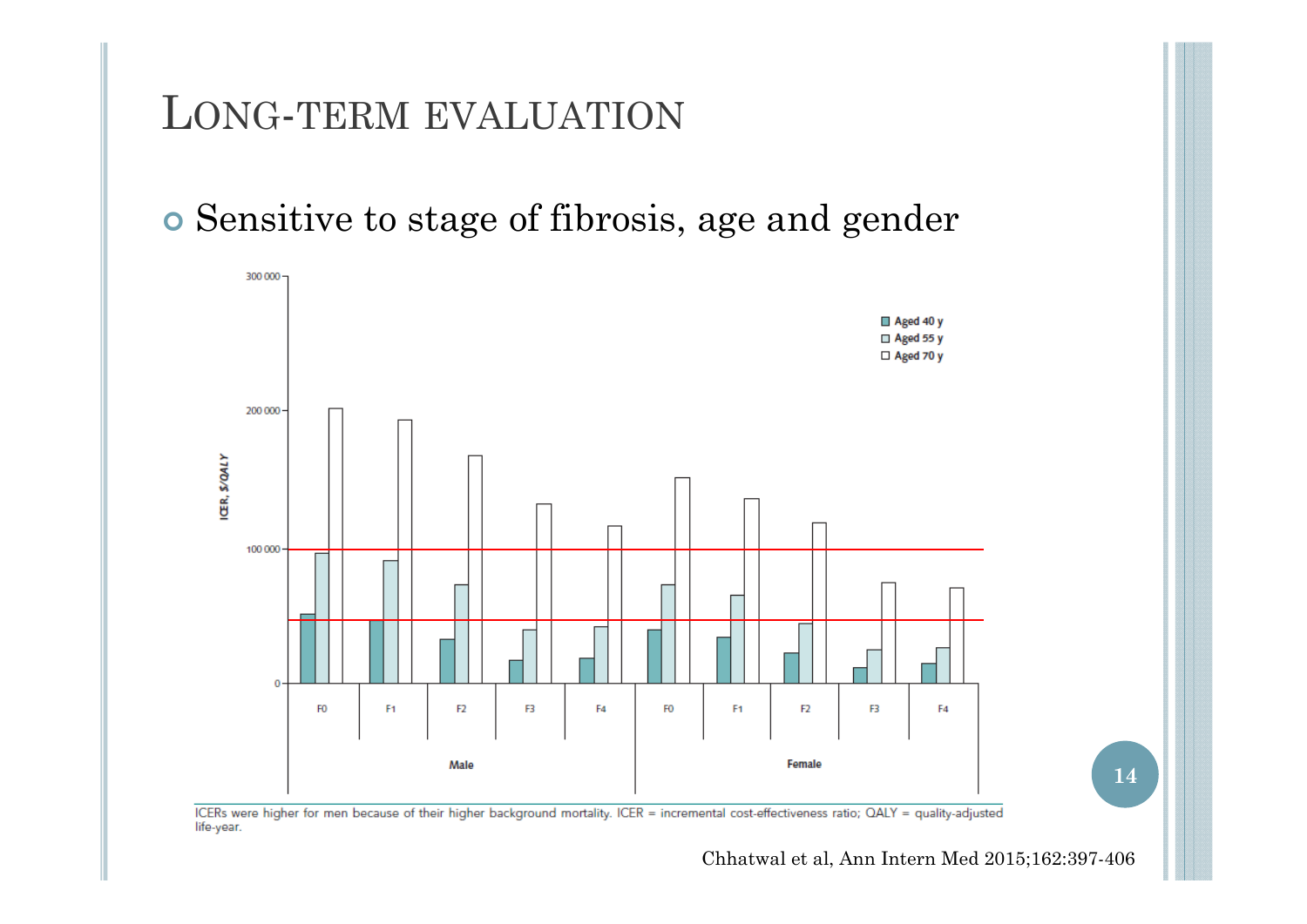#### Threshold analyses for treatment at F0 stage



Leidner et al, Hepatology 2015 epub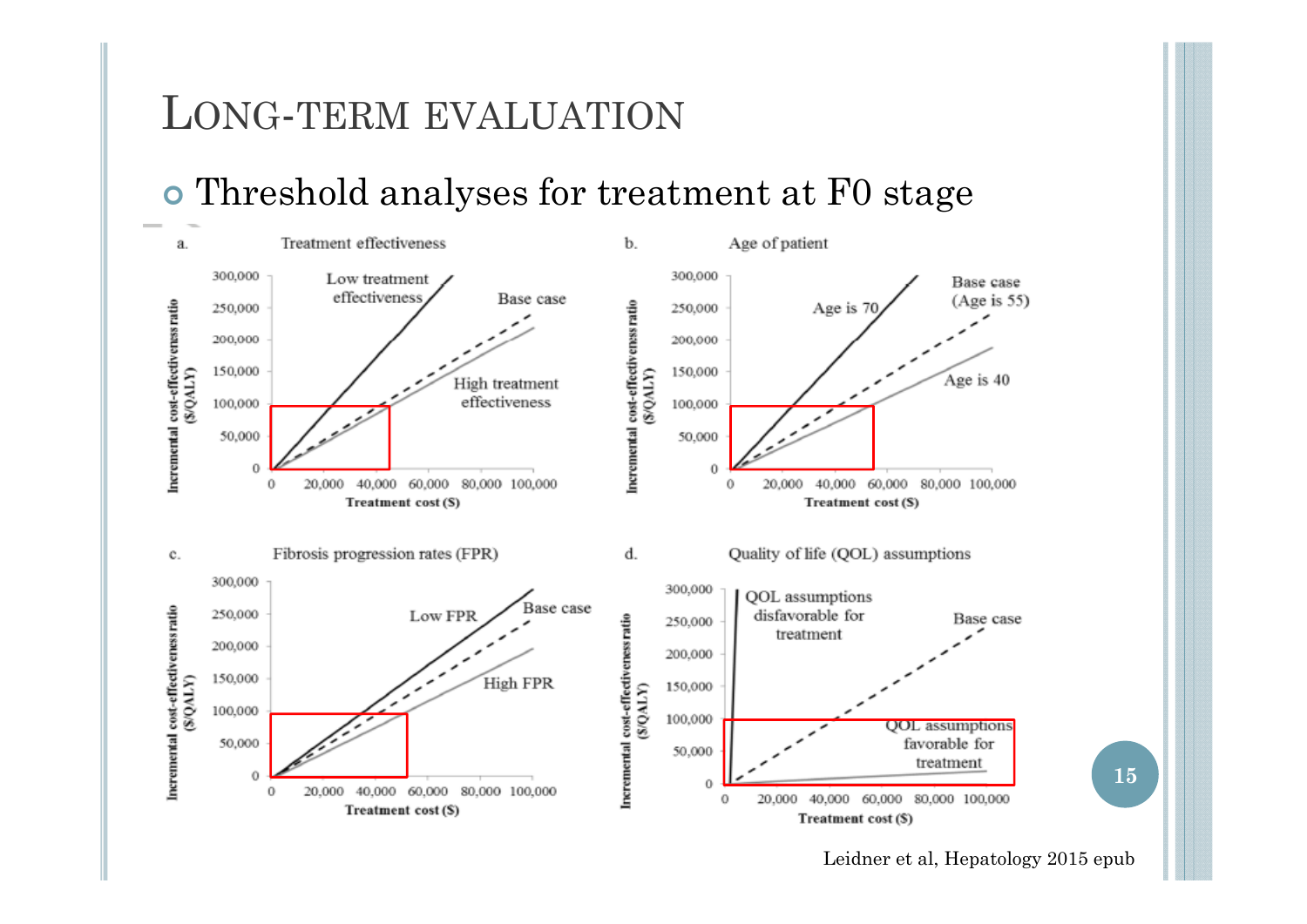

Deuffic-Burban et al, J Hepatol 2014;61:7-14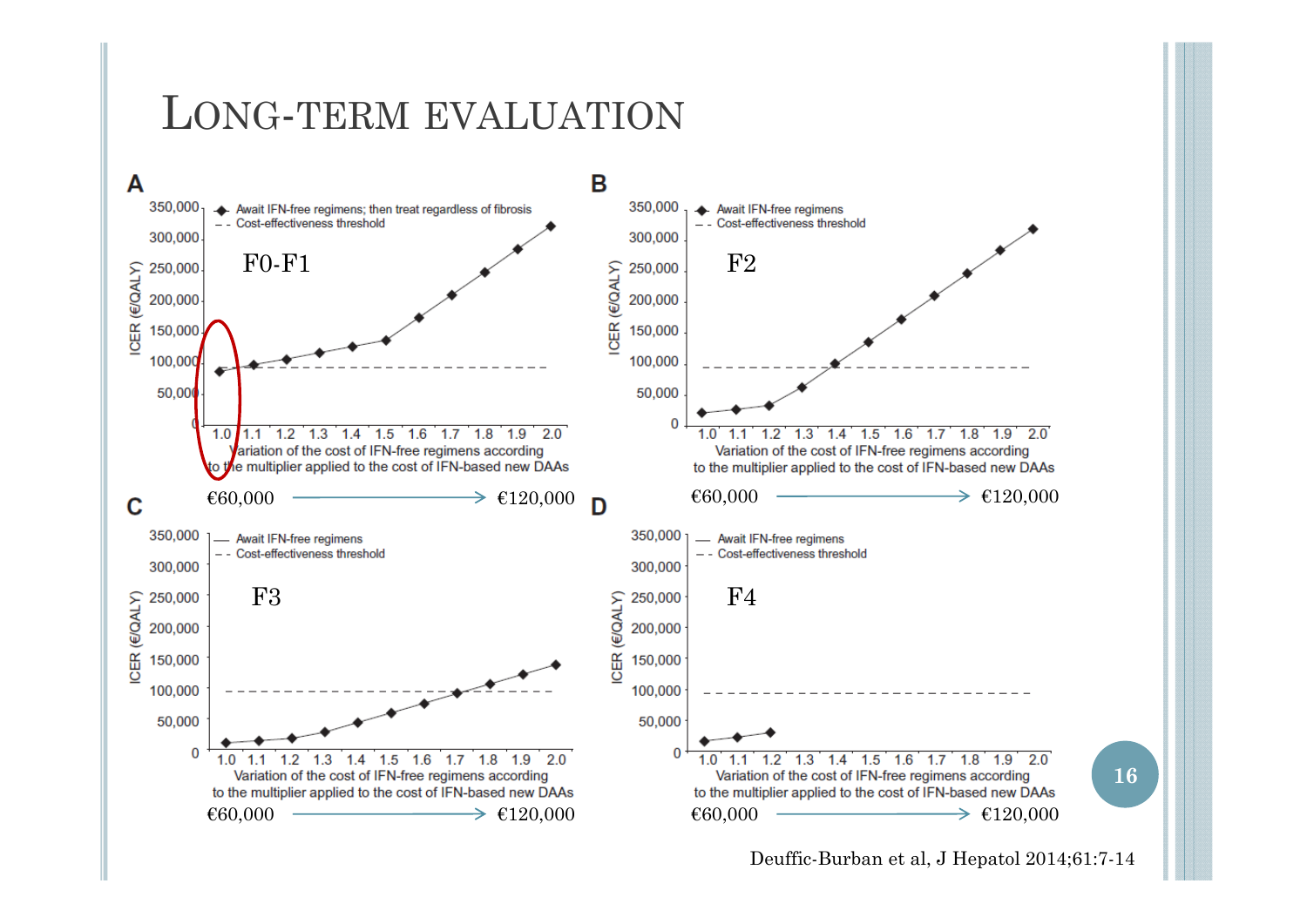- The use of new combinations of DAAs is costeffective
- A treat-all strategy mainly depends on the cost of new DAAs
- $\Rightarrow$  Treat in priority patients with advanced fibrosis, compensated or decompensated cirrhosis

"Cost-effective doesn't mean cheap"

• Need to evaluate the <u>affordability</u> and therefore the financial consequences of introducing a new intervention in a specific setting over the short to medium term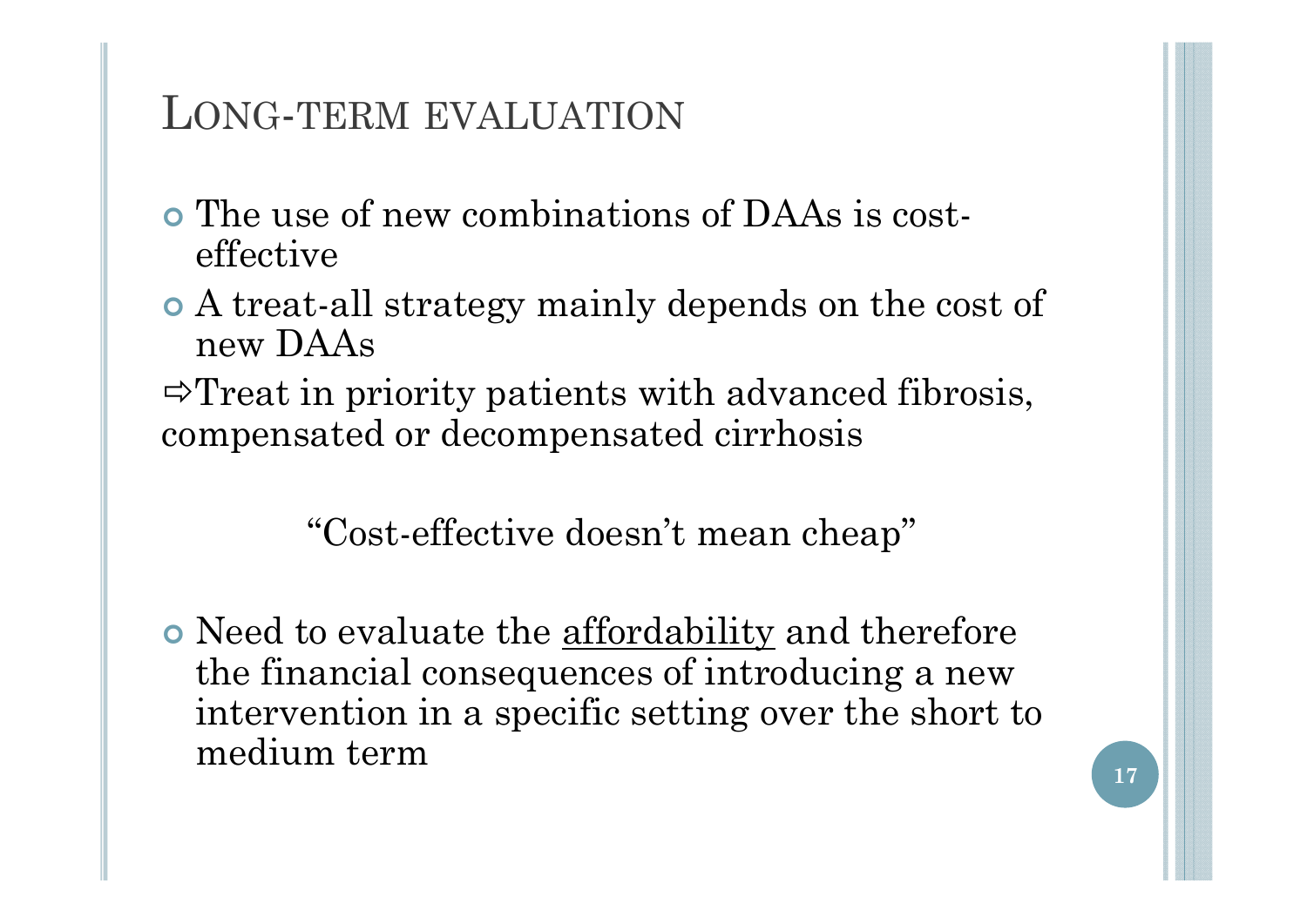## SHORT-TERM EVALUATION: FRANCE

#### o Over 3 years

| ັ                                                                                                      |                                                                                 | Piorosis stage at       |              | reatment readed the option  | <b>Duration</b> |
|--------------------------------------------------------------------------------------------------------|---------------------------------------------------------------------------------|-------------------------|--------------|-----------------------------|-----------------|
|                                                                                                        |                                                                                 | treatment initiation    | history      |                             | (weeks)         |
|                                                                                                        | Genotype 1                                                                      | F2                      | A11          | Harvoni                     | 12              |
| Only drug costs<br>$\bullet$                                                                           |                                                                                 | $F3-4$                  | Naive        | Harvoni                     | 12              |
|                                                                                                        |                                                                                 |                         | Non-naive    | Harvoni                     | 12              |
| $876$ for RBV                                                                                          |                                                                                 | Decompensated cirrhosis | All          | Harvoni + RBV               | 12              |
|                                                                                                        | Genotype 2                                                                      | F2                      | A11          | $SOF + RBV$                 | 12              |
| 41,000€ for 12-week SOF<br>$\bullet$                                                                   |                                                                                 | $F3-4$                  | <b>Naive</b> | $SOF + RBV$                 | 12              |
| $48,000€$ for 12-week SOF+LDV<br>$\bullet$<br>35,000€ for 12- or 24-week DCV<br>$\bullet$              |                                                                                 |                         | Non-naive    | $SOF + RBV$                 | 16              |
|                                                                                                        |                                                                                 | Decompensated cirrhosis | A11          | $SOF + DCV$                 | 24              |
|                                                                                                        | Genotype 3                                                                      | F2                      | All          | $SOF + RBV$                 | 24              |
|                                                                                                        |                                                                                 | F3-F4                   | <b>Naive</b> | $SOF + DCVT$                | 24              |
|                                                                                                        |                                                                                 |                         | Non-naive    | $SOF + DCV +$               | 24              |
|                                                                                                        |                                                                                 |                         | A11          | <b>RBV</b><br>$SOF + DCV +$ | 24              |
| Assumptions<br>$\bullet$                                                                               |                                                                                 | Decompensated cirrhosis |              | <b>RBV</b>                  |                 |
| Treating persons aware of their<br>$\bullet$<br>infection when $\geq$ F2 with<br>priority to $\geq$ F3 | Genotype 4                                                                      | F2                      | A11          | Harvoni                     | 12              |
|                                                                                                        |                                                                                 | F3-F4                   | <b>Naive</b> | Harvoni                     | 12              |
|                                                                                                        |                                                                                 |                         | Non-naive    | Harvoni                     | 12              |
|                                                                                                        |                                                                                 | Decompensated cirrhosis | A11          | Harvoni                     | 24              |
| $\leq$ 20,000 patients treated/year                                                                    | *Harvoni=Sofosbuvir+Ledipasvir, RBV=Ribavirin, SOF=Sofosbuvir, DCV=Daclatasvir; |                         |              |                             |                 |
|                                                                                                        | †Harvoni+RBV in sensitivity analysis                                            |                         |              |                             |                 |
| Scenarios<br>$\bullet$                                                                                 |                                                                                 |                         |              |                             |                 |
| Limited to 18-70 years old<br>1.                                                                       |                                                                                 |                         |              |                             |                 |
| $\geq$ 18 without age limit<br>2.                                                                      |                                                                                 |                         |              |                             | 18              |
|                                                                                                        |                                                                                 |                         |              |                             |                 |
|                                                                                                        |                                                                                 |                         |              |                             |                 |

Deuffic-Burban et al, Hepatology 2014:1040A (AASLD 2014; poster 1749)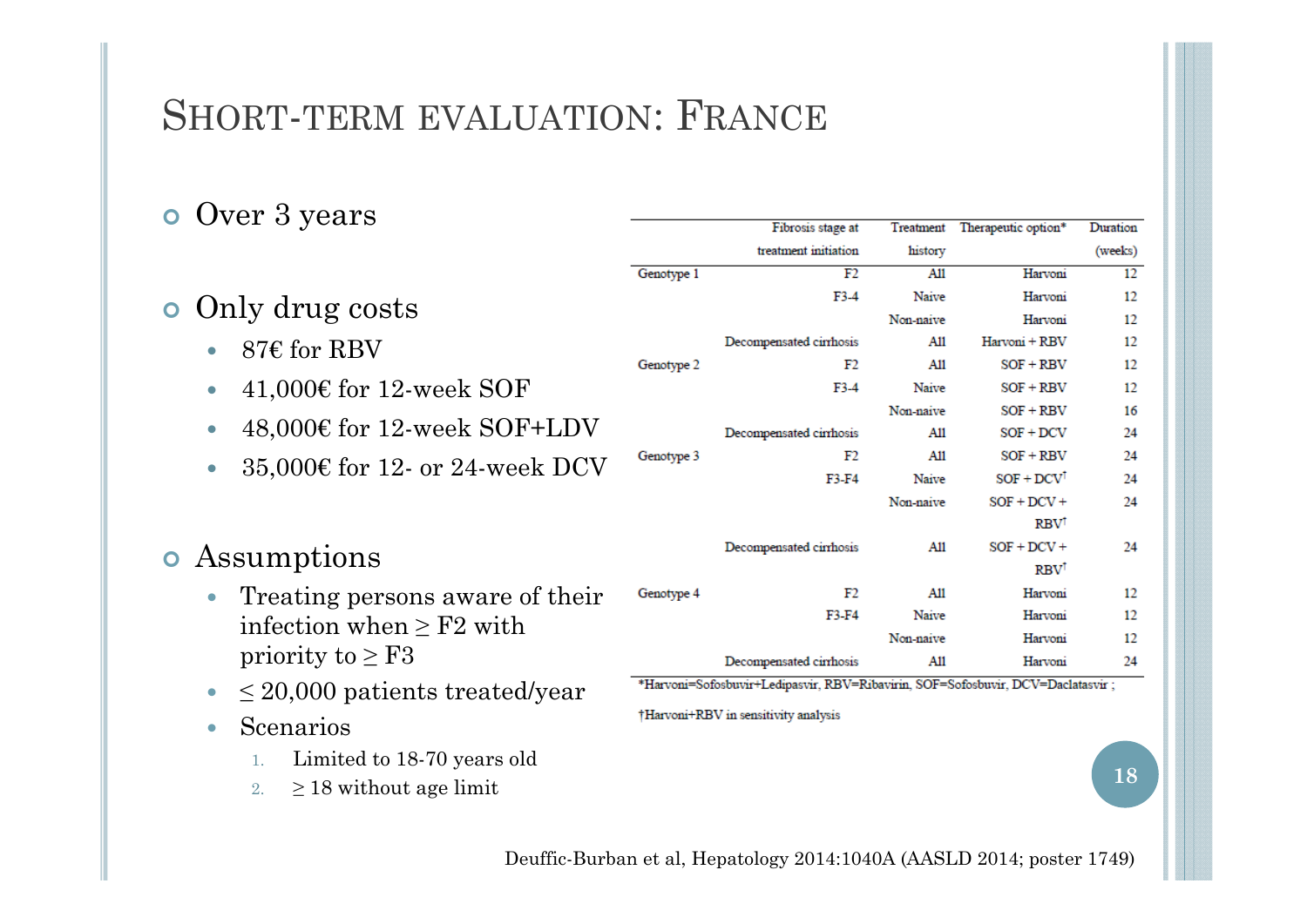#### SHORT-TERM EVALUATION: FRANCE

 $\bullet$ Scenario 1 = Limited to 18-70 years old

- $\bullet$ 80% of DC and F3-F4, 20% of F2 during the 1st year
- $\bullet$ 100% of DC and F3-F4, 60% of F2 during the 2nd year
- $\bullet$ 100% of  $\geq$  F2 during the 3<sup>rd</sup> year

 $\Rightarrow$  38,200 treated patients = 1.8-2.3 billion  $\epsilon$  =  $\epsilon$ 47,120-60,209 / patient treated



Deuffic-Burban et al, Hepatology 2014:1040A (AASLD 2014; poster 1749)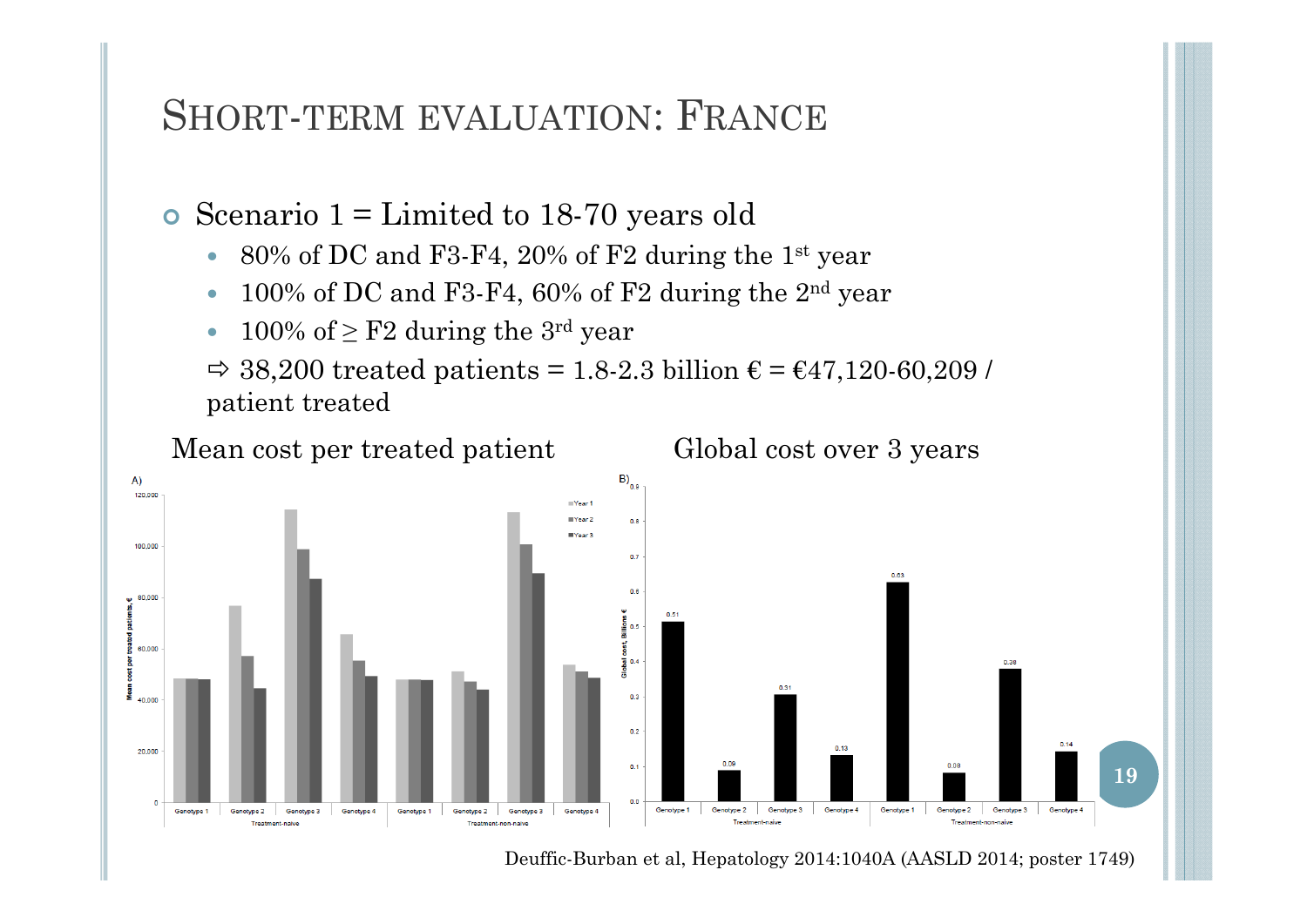#### SHORT-TERM EVALUATION: FRANCE

 $\bullet$ Scenario  $2 = over 18$  years without age limit

- $\bullet$ 70% of DC and F4, 40% of F3 and 0% of F2 during the 1st year
- 0 100% of DC and F4, 80% of F3 and 30% of F2 during the 2nd year
- $\bullet$ 100% of  $\geq$  F2 during the 3<sup>rd</sup> year

 $\Rightarrow$  55,000 treated patients = 3.3 billion  $\epsilon$  =  $\epsilon$ 60,000 / treated patient



Deuffic-Burban et al, Hepatology 2014:1040A (AASLD 2014; poster 1749)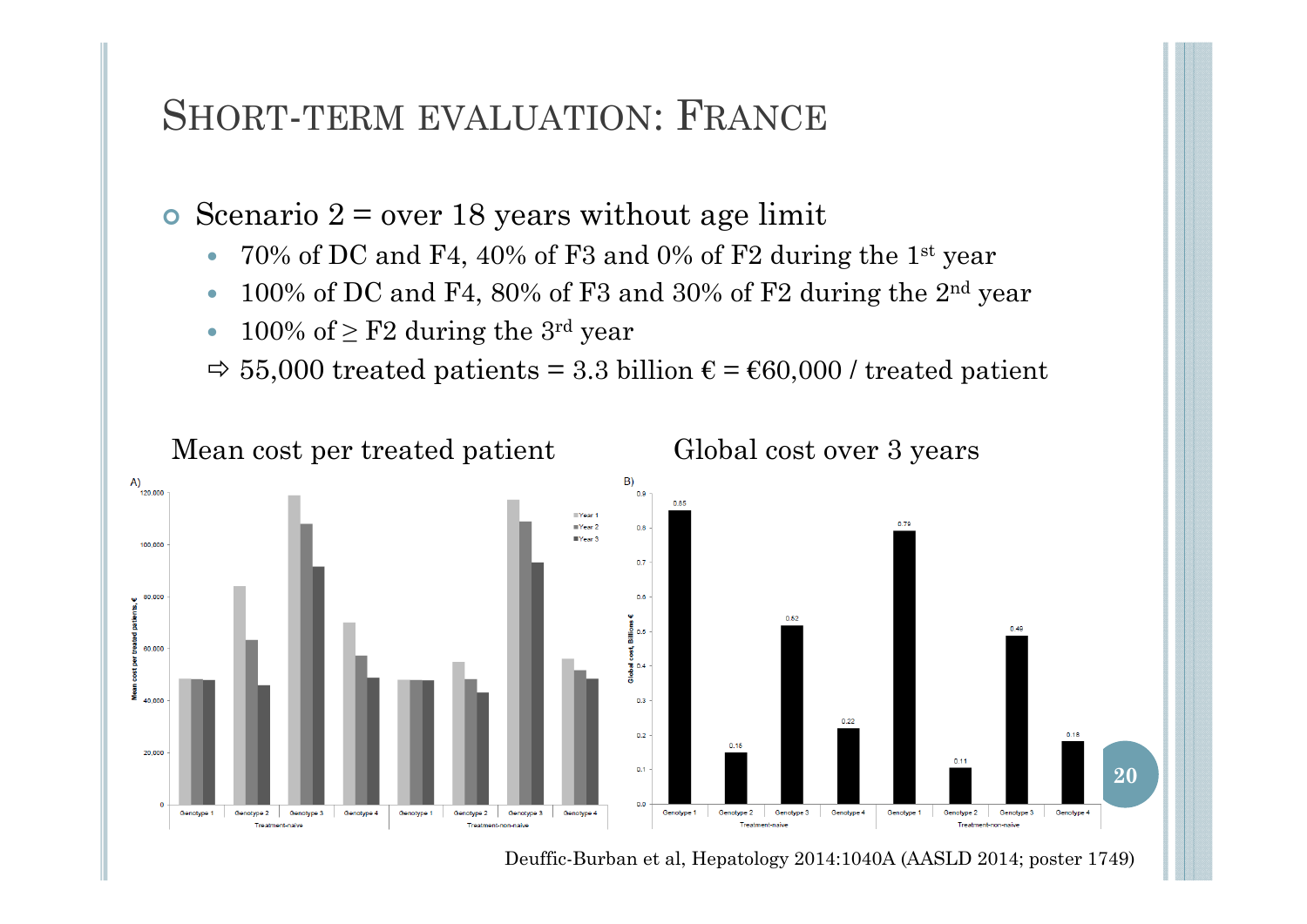## SHORT-TERM EVALUATION: UNITED STATES

## o Over 5 years

#### **o** Only drug costs (\$/week)

- Peg-RBV=\$587
- RBV=\$309
- $\bullet$ BOC=\$1100
- $\bullet$ TVR=\$4100
- $\bullet$ SOF=\$7000
- $\bullet$ LDV=\$875

#### Assumptions

- 1.32 million treatment-naive and 450,000 treatmentexperience persons aware of their HCV disease
- O 510,000 diagnosed in the 5 years **<sup>21</sup>**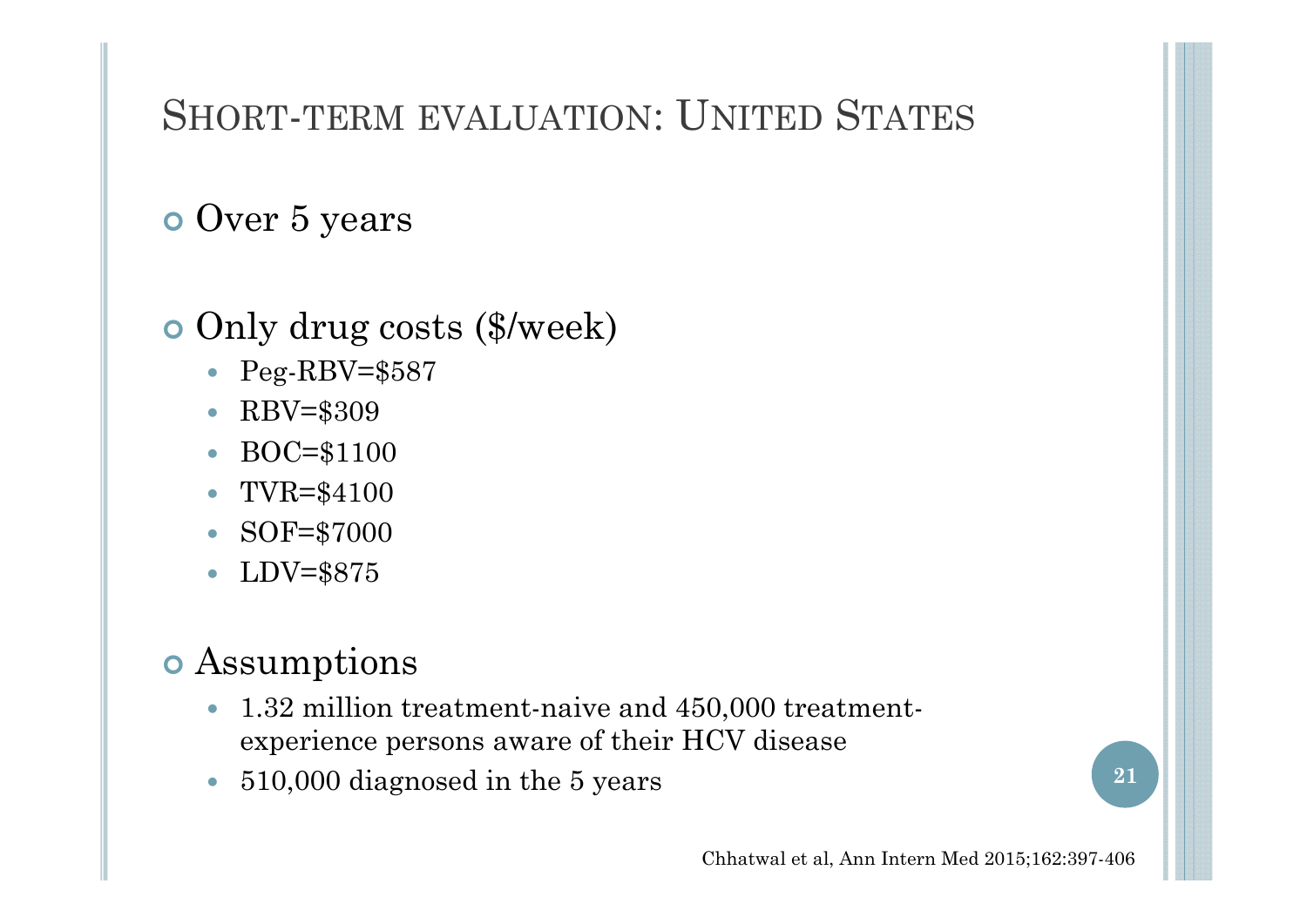#### SHORT-TERM EVALUATION: UNITED STATES

 $\Rightarrow$  1.60 million persons eligible for treatment during the next  $5 \text{ years} = $136 \text{ billion} = $85,000 \text{/} \text{treated patient}$ 



 $HCV = hepatitis C virus.$ 

**22**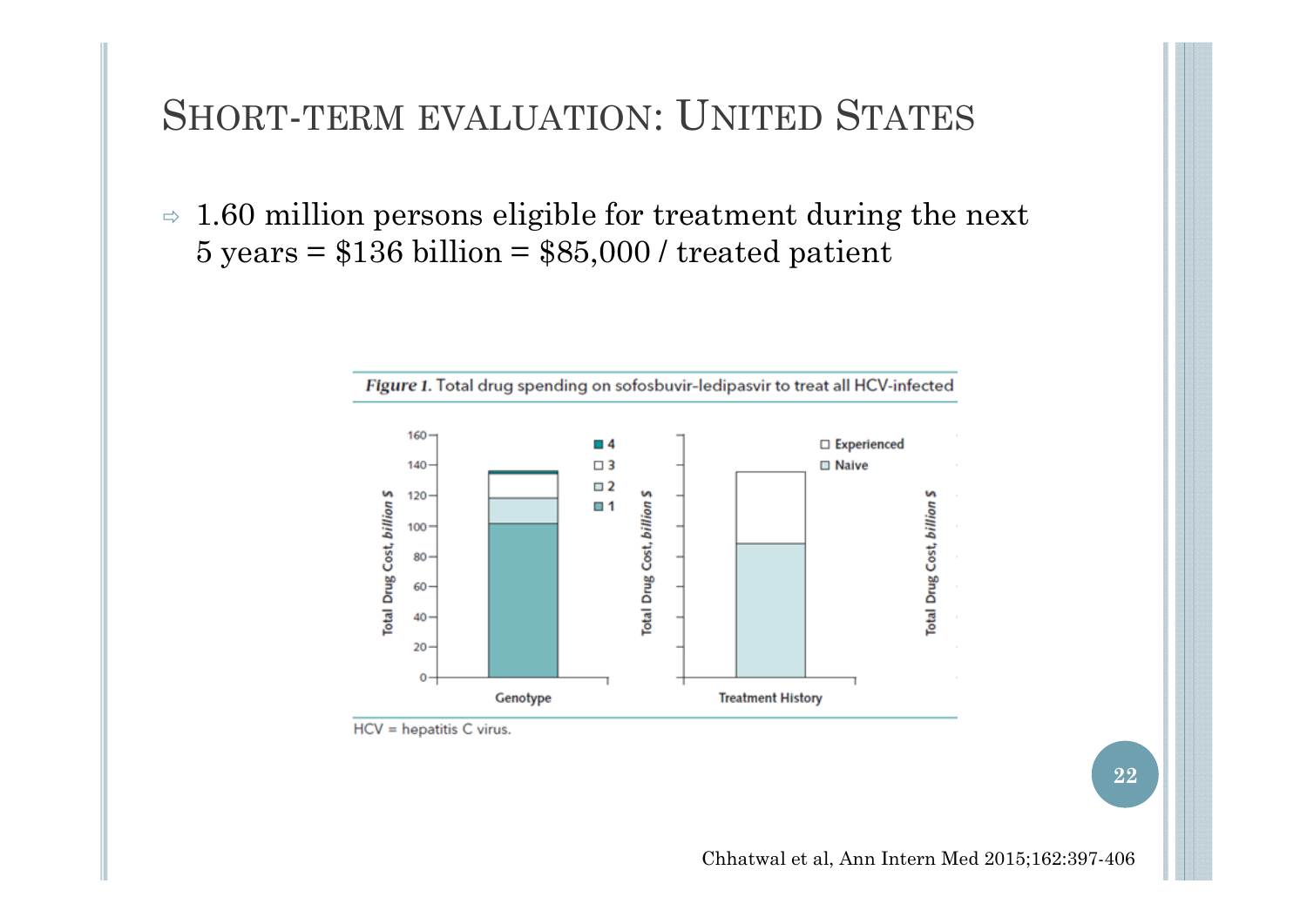#### SHORT-TERM EVALUATION

The NEW ENGLAND JOURNAL of MEDICINE

#### EDITORIAL



Therapy for Hepatitis C - The Costs of Success

Jay H. Hoofnagle, M.D., and Averell H. Sherker, M.D.

"With the present estimates of costs, however, treating even half the HCV-infected persons in the United States would add billions of dollars to an already overburdened medical care system. Costs alone cast a pall over the stunning success in achieving the long-hoped-for goal of a safe and effective therapy for hepatitis C."

**23**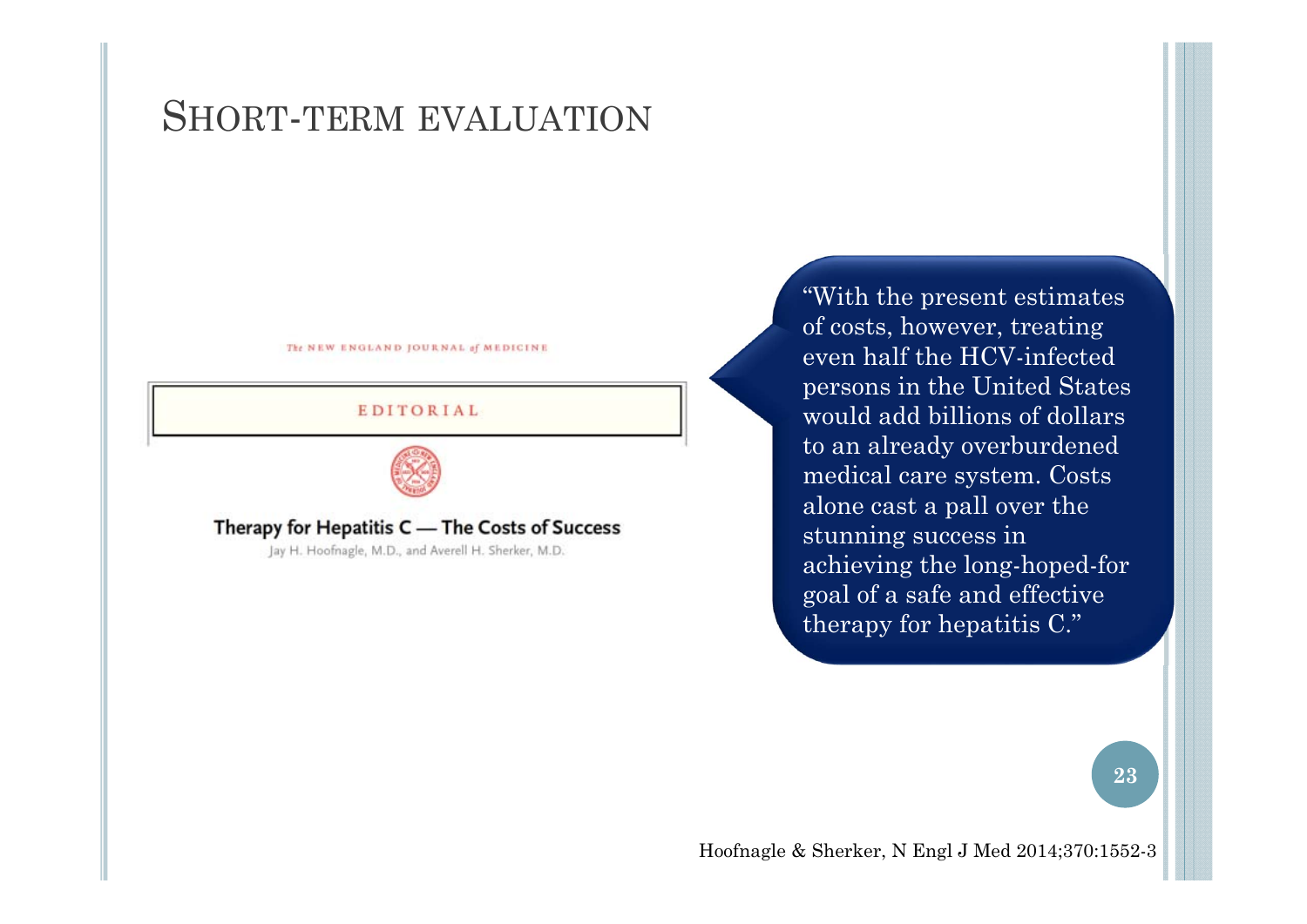#### SHORT-TERM EVALUATION

- **•** Treating all eligible patients with HCV would have an immense budgetary impact
- The challenges in the HCV field are moving to treatment access and delivery

Treatment scale up remains an unresolved public health challenge

- Even greater in low- and middle-income countries
- If prices of new regimens remain at current levels, additional resources and value-based patient prioritization will be needed to manage patients with  $\rm{HCV}$



High prices will continue to restrict access to treatment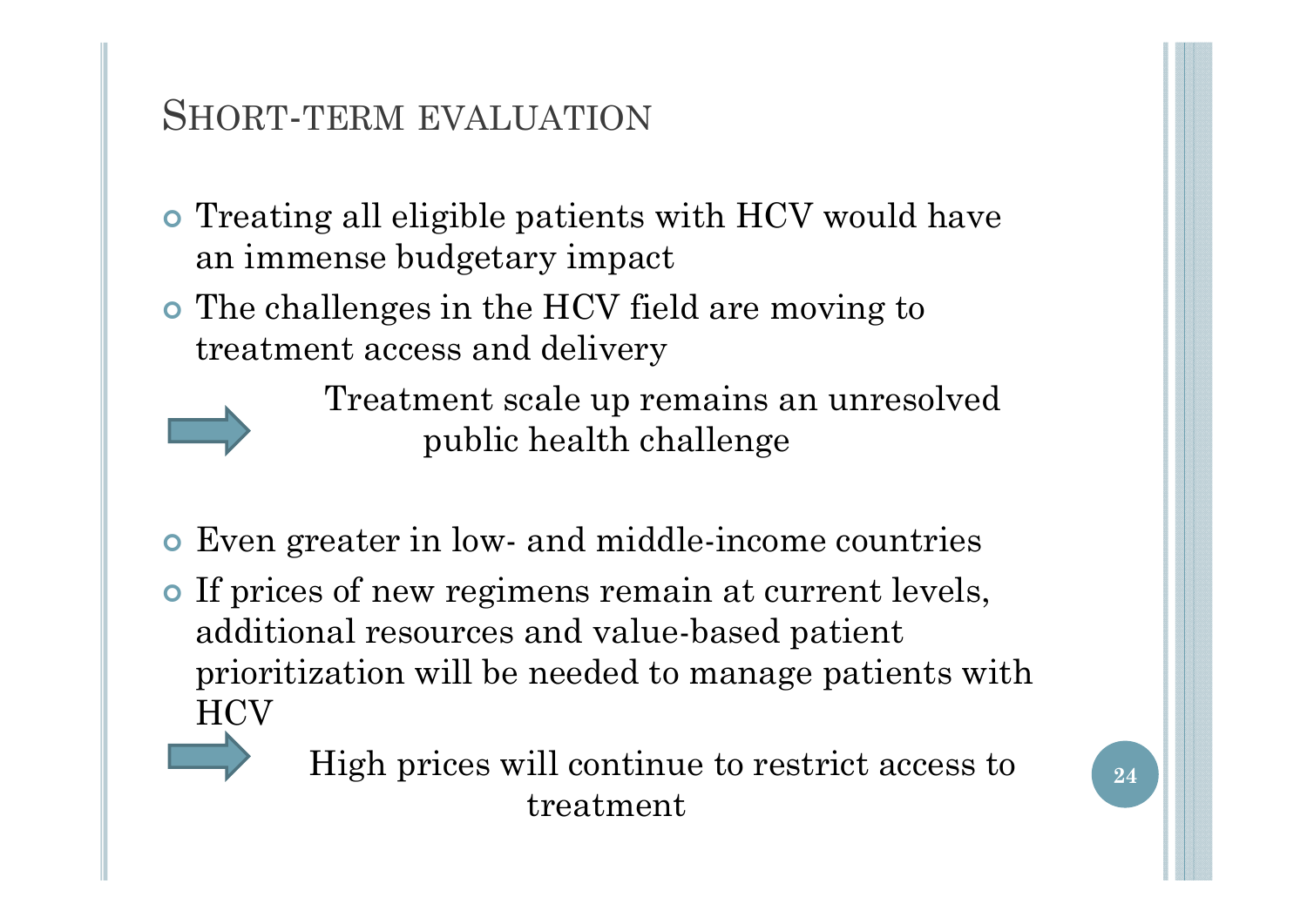# **CONCLUSION**

- Even if the new HCV therapies are cost-effective, at their current prices, they are not cost-saving, and not affordable
- The most common strategy to address the cost is to limit access to therapy
	- Hard to rationalize
	- $\bullet$ Difficult to accept for individuals
	- $\bullet$ Delay progress towards elimination
	- Accurate fibrosis staging is required
- The simplest strategy to the price question may be to simply lower the costs of the drugs  $\frac{1}{25}$